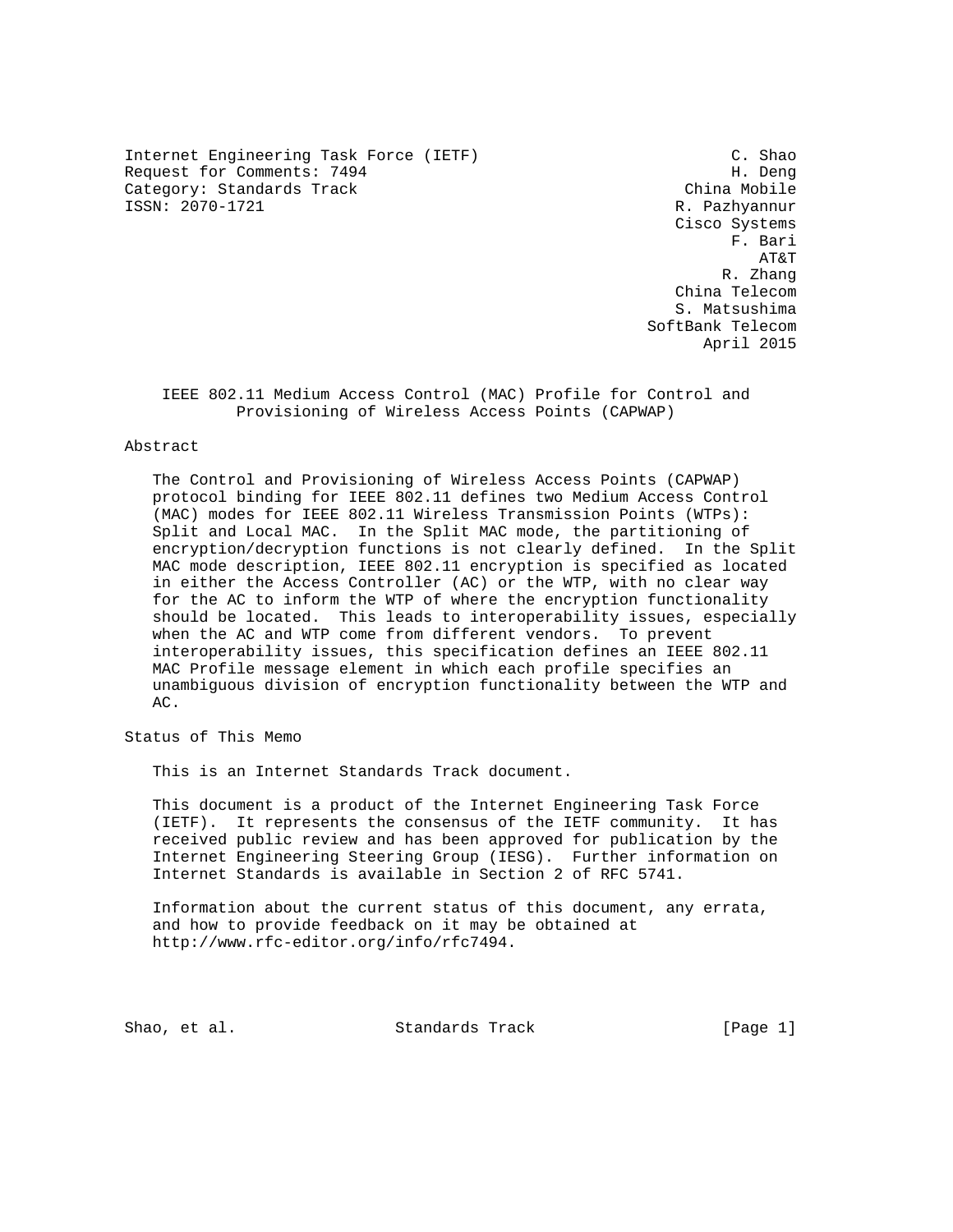# Copyright Notice

 Copyright (c) 2015 IETF Trust and the persons identified as the document authors. All rights reserved.

 This document is subject to BCP 78 and the IETF Trust's Legal Provisions Relating to IETF Documents (http://trustee.ietf.org/license-info) in effect on the date of publication of this document. Please review these documents carefully, as they describe your rights and restrictions with respect to this document. Code Components extracted from this document must include Simplified BSD License text as described in Section 4.e of the Trust Legal Provisions and are provided without warranty as described in the Simplified BSD License.

Table of Contents

|     |      | 2. IEEE MAC Profile Descriptions            |  |  |  |  |  |  |  |  |  |  | 5   |
|-----|------|---------------------------------------------|--|--|--|--|--|--|--|--|--|--|-----|
|     | 2.1. |                                             |  |  |  |  |  |  |  |  |  |  | 5   |
|     |      | 2.2. Split MAC with AC Encryption           |  |  |  |  |  |  |  |  |  |  | 6   |
|     |      | 2.3. IEEE 802.11 MAC Profile Frame Exchange |  |  |  |  |  |  |  |  |  |  | 8   |
|     |      | 3. MAC Profile Message Element Definitions  |  |  |  |  |  |  |  |  |  |  | 8   |
|     |      | 3.1. IEEE 802.11 Supported MAC Profiles     |  |  |  |  |  |  |  |  |  |  | -8  |
|     |      | 3.2. IEEE 802.11 MAC Profile                |  |  |  |  |  |  |  |  |  |  | 9   |
|     |      |                                             |  |  |  |  |  |  |  |  |  |  | 9   |
| 5.  |      |                                             |  |  |  |  |  |  |  |  |  |  | 1 O |
| რ — |      |                                             |  |  |  |  |  |  |  |  |  |  | 11  |
|     |      | 6.1. Normative References                   |  |  |  |  |  |  |  |  |  |  | 11  |
|     |      | 6.2. Informative References                 |  |  |  |  |  |  |  |  |  |  | 11  |
|     |      |                                             |  |  |  |  |  |  |  |  |  |  | 12. |
|     |      |                                             |  |  |  |  |  |  |  |  |  |  | 12  |
|     |      |                                             |  |  |  |  |  |  |  |  |  |  | 12  |

Shao, et al. Standards Track [Page 2]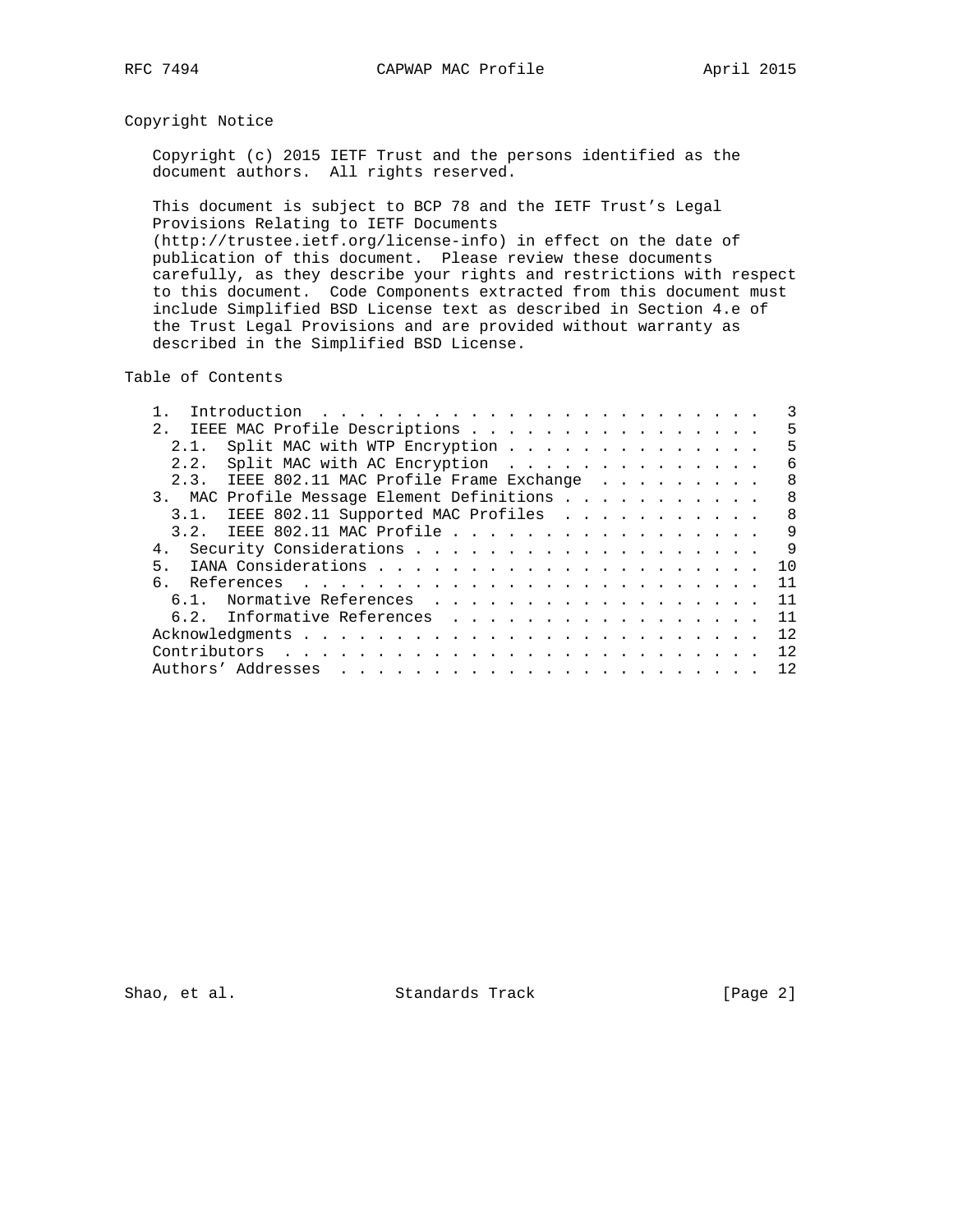# 1. Introduction

 The CAPWAP protocol supports two MAC modes of operation: Split and Local MAC, as described in [RFC5415] and [RFC5416]. However, there are MAC functions that have not been clearly defined. For example, IEEE 802.11 [IEEE.802.11] encryption is specified as located in either the AC or the WTP with no clear way to negotiate where it should be located. Because different vendors have different definitions of the MAC mode, many MAC-layer functions are mapped differently to either the WTP or the AC by different vendors. Therefore, depending upon the vendor, the operators in their deployments have to perform different configurations based on implementation of the two modes by their vendor. If there is no clear specification, then operators will experience interoperability issues with WTPs and ACs from different vendors.

 Figure 1 from [RFC5416] illustrates how some functions are processed in different places in the Local MAC and Split MAC mode. Specifically, note that in the Split MAC mode, the IEEE 802.11 encryption/decryption is specified as WTP/AC, implying that it could be at either location. This is not an issue with Local MAC because encryption is always at the WTP.

Shao, et al. Standards Track [Page 3]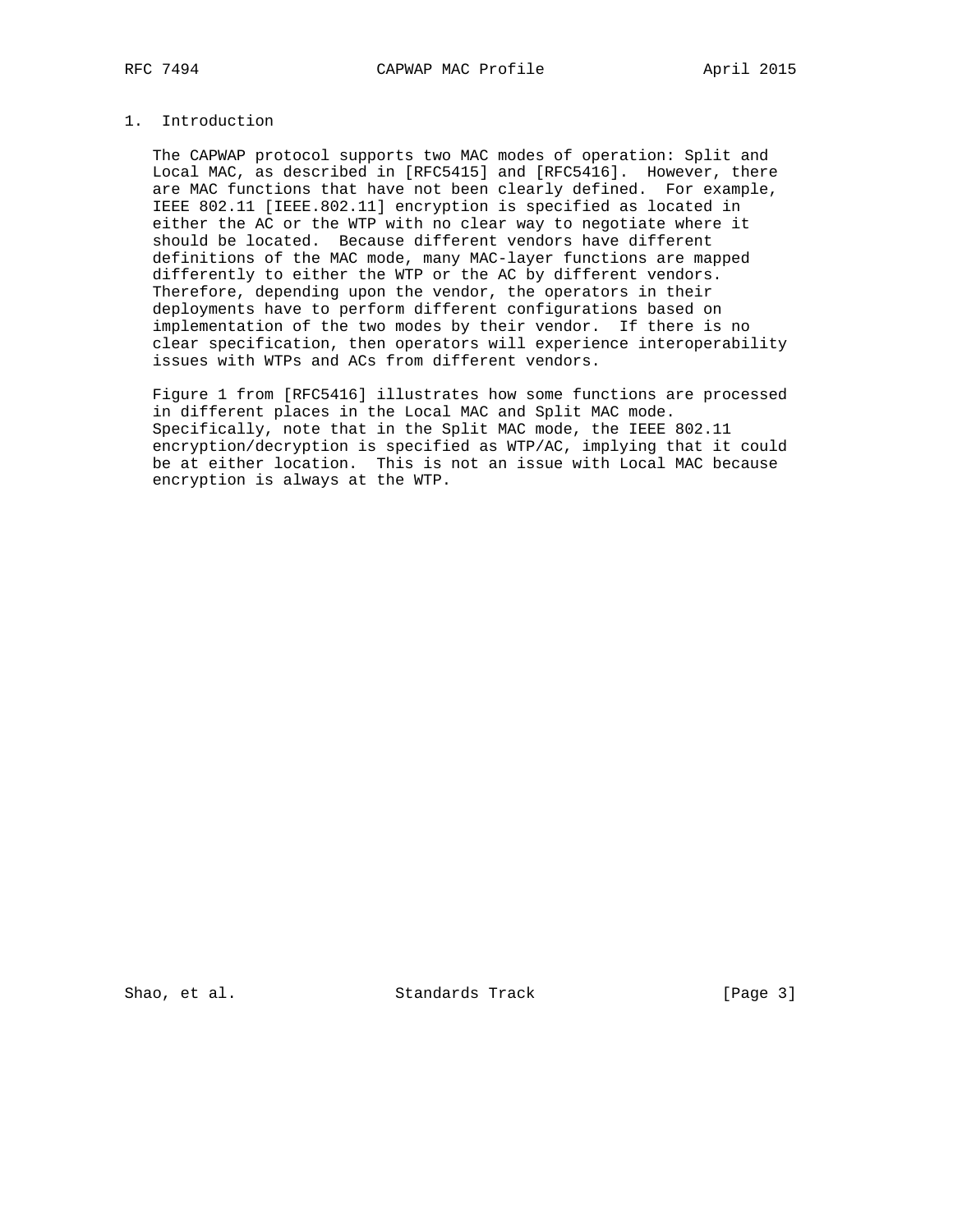|                      | Functions                                              | Local MAC                             | Split MAC          |  |  |
|----------------------|--------------------------------------------------------|---------------------------------------|--------------------|--|--|
|                      | Distribution Service<br>+-+-+-+-+-+-+-+-+-+-+-+-       | WTP/AC<br><b>+-+-+-+-+-+</b>          | AC<br>-+-+-+-+     |  |  |
|                      | Integration Service                                    | WTP<br>-+-+-+-+-+-+-+-+-+-+-+-+-+-+-+ | АC                 |  |  |
|                      | Beacon Generation                                      | WTP                                   | WTP                |  |  |
|                      | Probe Response Generation<br>+-+-+-+-+-+-+-+-+-+-+-+-+ | WTP<br>-+-+-+-+-                      | WTP<br>-+-+-+-+-+  |  |  |
| Function             | Power Mgmt/<br>Packet Buffering                        | WTP                                   | WTP                |  |  |
|                      | Fragmentation/<br>Defragmentation<br>-+-+-+-+-+-+      | WTP<br>$+ - + - + - +$                | WTP/AC             |  |  |
|                      | Assoc/Disassoc/Reassoc                                 | WTP/AC<br>-+-+-+-+-+-+-+-+-+-+-+-+    | AC                 |  |  |
| <b>IEEE</b>          | ーナーナーナーナ<br>Classifying                                | WTP                                   | AC                 |  |  |
| 802.11 QoS           | Scheduling                                             | WTP<br>$- + - + - + - +$              | WTP/AC<br>-+-+-+-+ |  |  |
|                      | Oueuing                                                | WTP                                   | WTP                |  |  |
| <b>IEEE</b>          | IEEE 802.1X/EAP                                        | AC                                    | АC                 |  |  |
| 802.11 RSN<br>(WPA2) | RSNA Key Management<br>+-+-+-+-+-+-+-+-+-+-+-+         | AC<br>-+-+-+-+                        | AC<br>-+-+-+-+-+   |  |  |
|                      | <b>IEEE 802.11</b><br>Encryption/Decryption            | WTP                                   | WTP/AC             |  |  |

Note:

 RSN - Robust Security Network RSNA - Robust Security Network Association WPA2 - Wi-Fi Protected Access 2

Figure 1: Functions in Local MAC and Split MAC

 To solve this problem, this specification introduces the IEEE 802.11 MAC Profile. The IEEE 802.11 MAC Profile unambiguously specifies where the various MAC functionalities should be located.

Shao, et al. Standards Track [Page 4]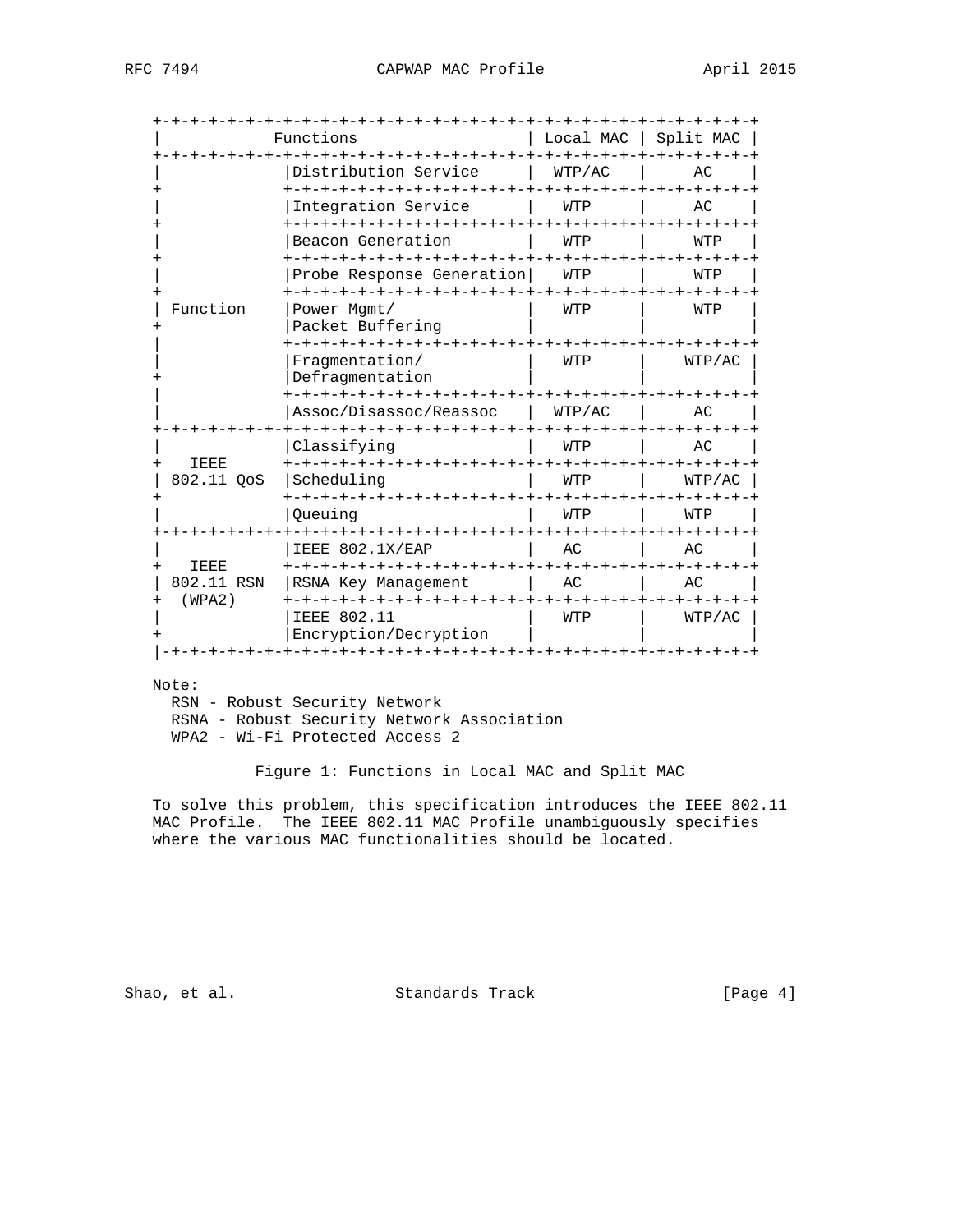# 2. IEEE MAC Profile Descriptions

 A IEEE 802.11 MAC Profile refers to a description of how the MAC functionality is split between the WTP and AC shown in Figure 1.

### 2.1. Split MAC with WTP Encryption

 The functional split for the Split MAC with WTP encryption is provided in Figure 2. This profile is similar to the Split MAC description in [RFC5416], except that IEEE 802.11 encryption/ decryption is at the WTP. Note that fragmentation is always done at the same entity as the encryption. Consequently, in this profile fragmentation/defragmentation is also done only at the WTP. Note that scheduling functionality is denoted as WTP/AC. As explained in [RFC5416], this means that the admission control component of IEEE 802.11 resides on the AC; the real-time scheduling and queuing functions are on the WTP.

Shao, et al. Standards Track [Page 5]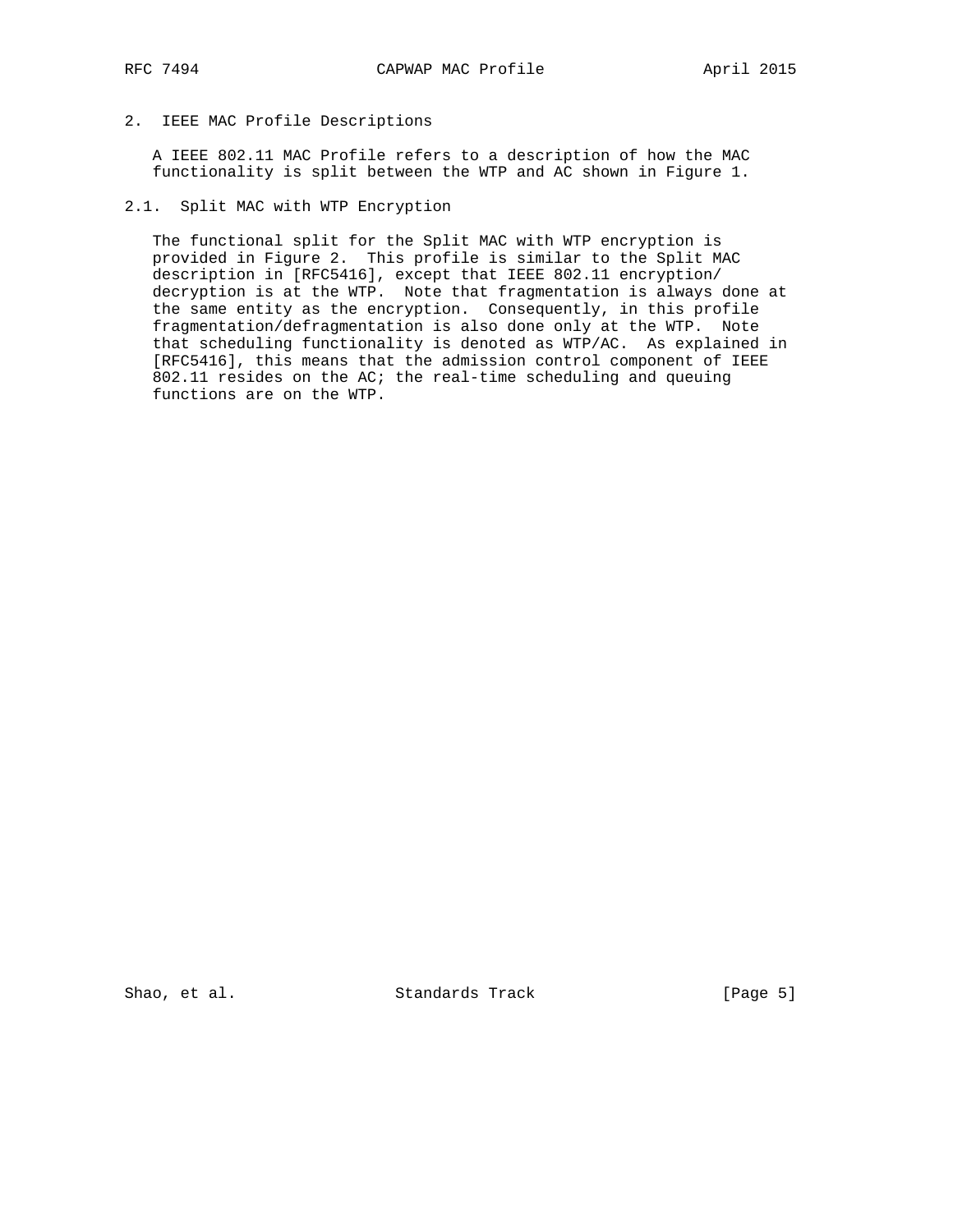| -+-+-+-+-+-+-+-+-+-+     | -+-+-+-+-+-+-+-+-+-+-+-+-+-<br>Functions | Profile<br>∩ |  |  |  |
|--------------------------|------------------------------------------|--------------|--|--|--|
|                          | Distribution Service                     | AC.          |  |  |  |
|                          | Integration Service                      | AC           |  |  |  |
|                          | Beacon Generation                        | WTP          |  |  |  |
|                          | Probe Response Generation                | WTP          |  |  |  |
| Function                 | Power Mgmt/<br>Packet Buffering          | WTP          |  |  |  |
|                          | Fragmentation/<br>Defragmentation        | WTP          |  |  |  |
|                          | Assoc/Disassoc/Reassoc                   | AC           |  |  |  |
| <b>IEEE</b><br>$^{+}$    | Classifyinq                              | AC           |  |  |  |
| 802.11 QoS               | Scheduling                               | WTP/AC       |  |  |  |
|                          | Oueuing                                  | WTP          |  |  |  |
| <b>IEEE</b><br>$\ddot{}$ | IEEE 802.1X/EAP                          | AC           |  |  |  |
| 802.11 RSN<br>(WPA2)     | RSNA Key Management                      | AC           |  |  |  |
|                          | IEEE 802.11<br>Encryption/Decryption     | WTP          |  |  |  |

 Note: EAP - Extensible Authentication Protocol

Figure 2: Functions in Split MAC with WTP Encryption

Shao, et al. Standards Track (Page 6)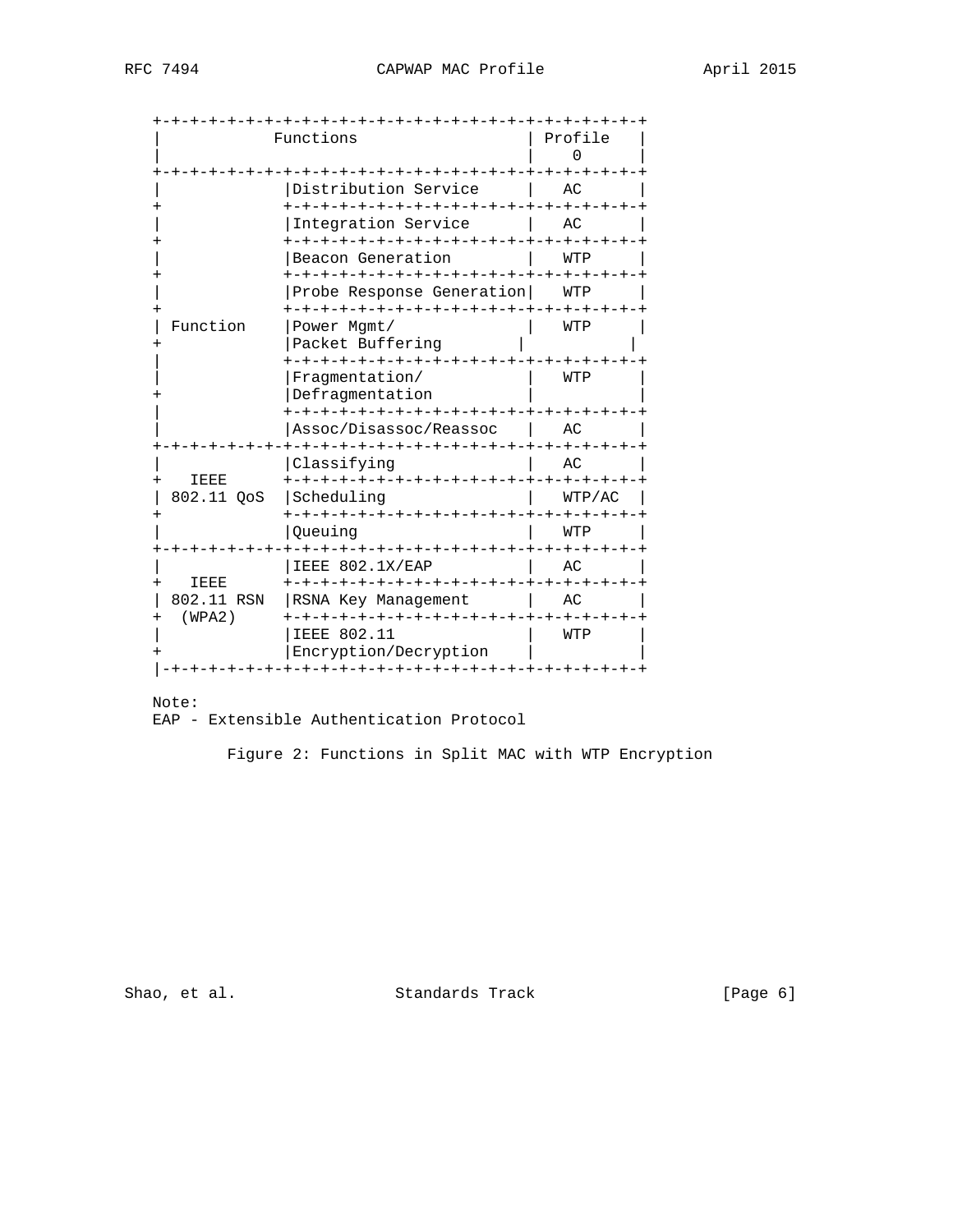# 2.2. Split MAC with AC Encryption

 The functional split for the Split MAC with AC encryption is provided in Figure 3. This profile is similar to the Split MAC in [RFC5416], except that IEEE 802.11 encryption/decryption is at the AC. Since fragmentation is always done at the same entity as the encryption, in this profile, AC does fragmentation/defragmentation.

|                                   | -+-+-+-+-+<br>Functions                     | -+-+-+-+-+-+-+-+-+-+-+-+<br>Profile<br>$\mathbf{1}$ |
|-----------------------------------|---------------------------------------------|-----------------------------------------------------|
|                                   | Distribution Service                        | AC                                                  |
|                                   | Integration Service                         | AC                                                  |
|                                   | Beacon Generation                           | WTP                                                 |
|                                   | Probe Response Generation                   | WTP                                                 |
| Function                          | Power Mgmt/<br>Packet Buffering             | WTP                                                 |
|                                   | Fragmentation/<br>Defragmentation           | AC                                                  |
|                                   | Assoc/Disassoc/Reassoc                      | AC                                                  |
| <b>IEEE</b><br>$\overline{+}$     | Classifying                                 | АC                                                  |
| 802.11 OoS                        | Scheduling                                  | WTP                                                 |
|                                   | Oueuinq                                     | WTP                                                 |
| IEEE                              | IEEE 802.1X/EAP                             | AC                                                  |
| $\ddot{}$<br>802.11 RSN<br>(WPA2) | RSNA Key Management                         | AC                                                  |
|                                   | <b>IEEE 802.11</b><br>Encryption/Decryption | AC                                                  |

Figure 3: Functions in Split MAC with AC encryption

Shao, et al. Standards Track [Page 7]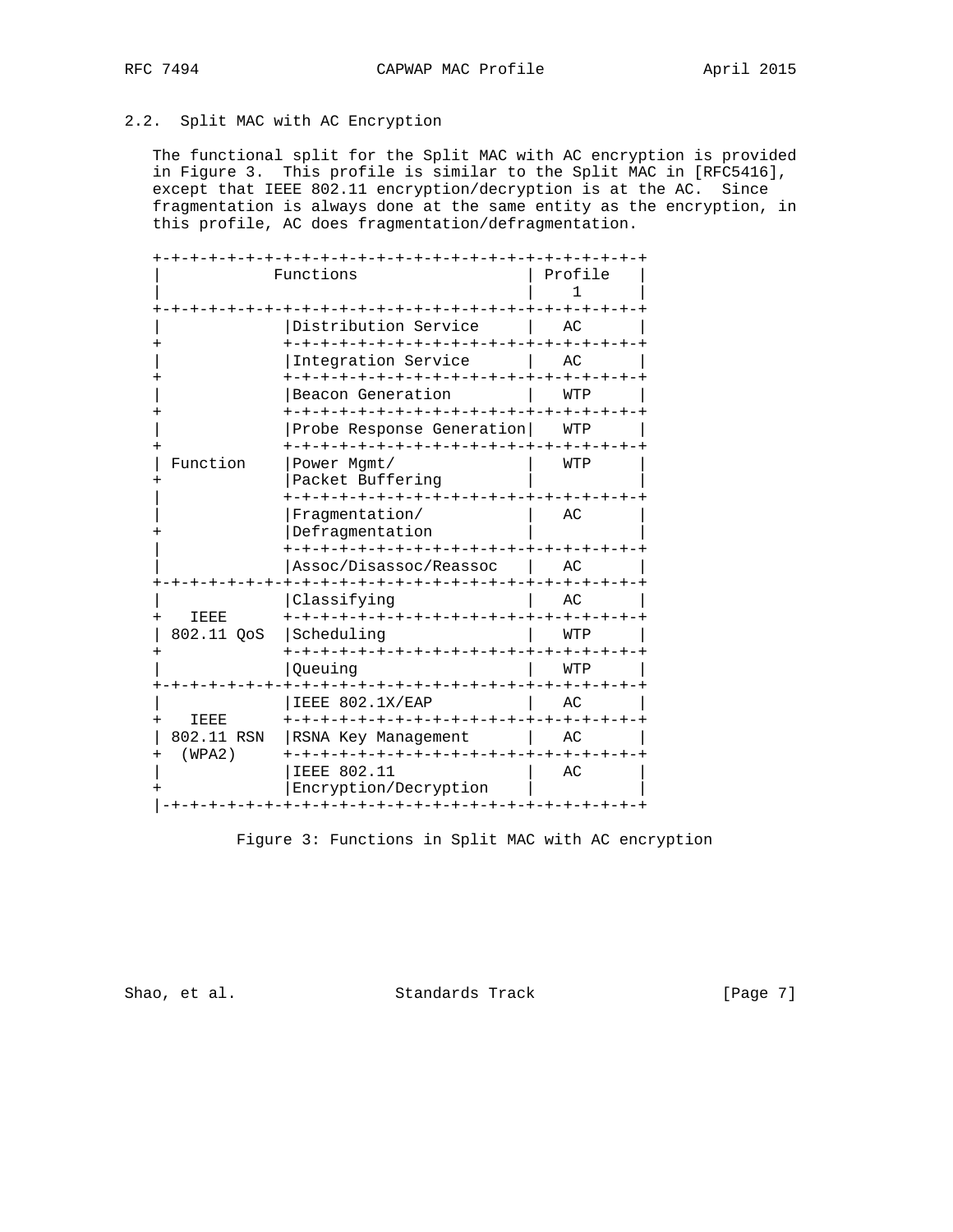### 2.3. IEEE 802.11 MAC Profile Frame Exchange

 An example of message exchange using the IEEE 802.11 MAC Profile message element is shown in Figure 4. The WTP informs the AC of the various MAC Profiles it supports. This happens in either a Discovery Request message or the Join Request message. The AC determines the appropriate profile and configures the WTP with the profile while configuring the WLAN.

 +-+-+-+-+-+-+ +-+-+-+-+-+-+ | WTP | | AC | +-+-+-+-+-+-+ +-+-+-+-+-+-+ |Join Request[Supported IEEE 802.11 | MAC Profiles ] |---------------------------------------->| | | |Join Response | |<----------------------------------------| | | |IEEE 802.11 WLAN Config. Request [ | IEEE 802.11 Add WLAN, IEEE 802.11 MAC Profile | ] | |<----------------------------------------| | | IEEE 802.11 WLAN Config. Response |---------------------------------------->|

Figure 4: Message Exchange for Negotiating MAC Profiles

3. MAC Profile Message Element Definitions

3.1. IEEE 802.11 Supported MAC Profiles

 The IEEE 802.11 Supported MAC Profile message element allows the WTP to communicate the profiles it supports. The Discovery Request message, Primary Discovery Request message, and Join Request message may include one such message element.

 $0$  1 2 3 0 1 2 3 4 5 6 7 0 1 2 3 4 5 6 7 0 1 2 3 4 5 6 7 0 +=+-+-+-+-+-+-+-+-+-+-+-+-+-+-+-+-+-+-+-+-+-+-+-+-+- | Num\_Profiles | Profile\_1 | Profile\_[2..N].. +-+-+-+-+-+-+-+-+-+-+-+-+-+-+-+-+-+-+-+-+-+-+-+-+-+-

Figure 5: IEEE 802.11 Supported MAC Profiles

o Type: 1060 for IEEE 802.11 Supported MAC Profiles

Shao, et al. Standards Track [Page 8]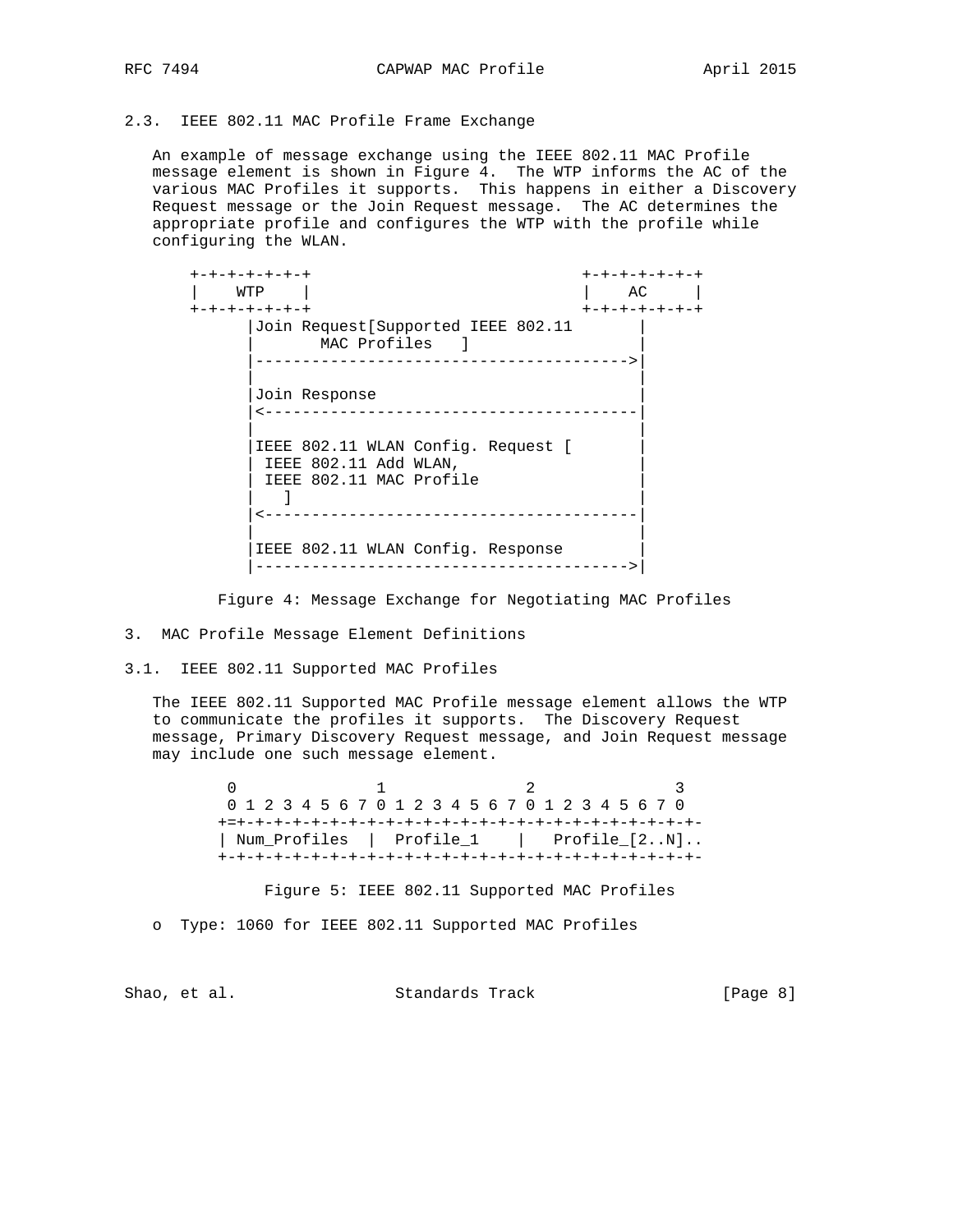- o Num\_Profiles >=1: This refers to the number of profiles present in this message element. There must be at least one profile.
- o Profile: Each profile is identified by a value specified in Section 3.2.
- 3.2. IEEE 802.11 MAC Profile

 The IEEE 802.11 MAC Profile message element allows the AC to select a profile. This message element may be provided along with the IEEE 802.11 ADD WLAN message element while configuring a WLAN on the WTP.

> 0 1 2 3 4 5 6 7 +=+-+-+-+-+-+-+-+ | Profile | +-+-+-+-+-+-+-+-+

> > Figure 6: IEEE 802.11 MAC Profile

- o Type: 1061 for IEEE 802.11 MAC Profile
- o Profile: The profile is identified by a value as given below
	- \* 0: This refers to the IEEE 802.11 Split MAC Profile with WTP encryption
	- \* 1: This refers to the IEEE 802.11 Split MAC Profile with AC encryption
- 4. Security Considerations

 This document does not introduce any new security risks compared to [RFC5416]. The negotiation messages between the WTP and AC have origin authentication and data integrity. As a result, an attacker cannot interfere with the messages to force a less-secure mode choice. The security considerations described in [RFC5416] apply here as well.

Shao, et al. Standards Track [Page 9]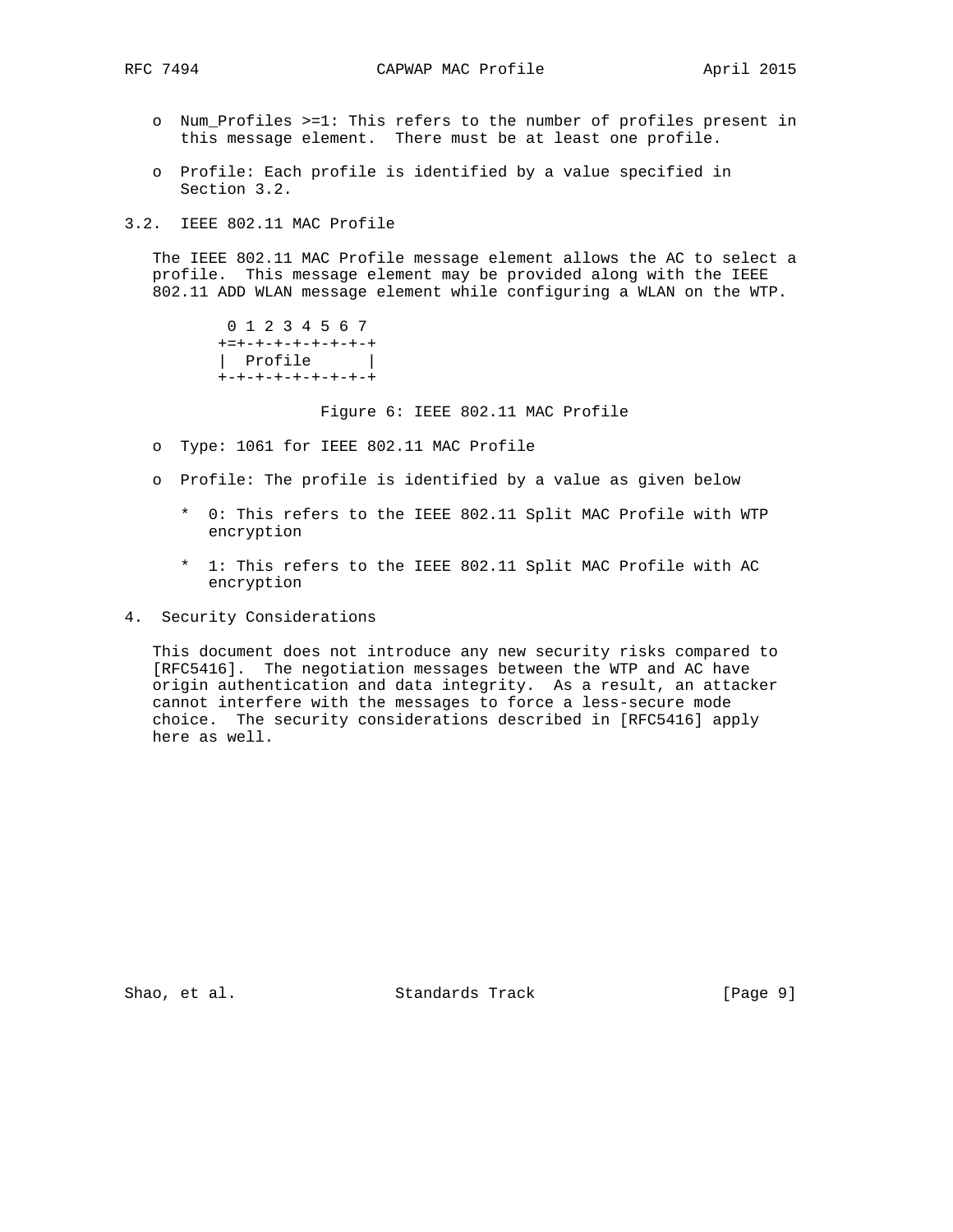# 5. IANA Considerations

The following IANA actions have been completed.

 o This specification defines two new message elements: IEEE 802.11 Supported MAC Profiles (described in Section 3.1) and the IEEE 802.11 MAC Profile (described in Section 3.2). These elements have been registered in the existing "CAPWAP Message Element Type" registry, defined in [RFC5415].

| CAPWAP Protocol Message Element    | Type Value |
|------------------------------------|------------|
| IEEE 802.11 Supported MAC Profiles | 1060       |
| IEEE 802.11 MAC Profile            | 1061       |

 o The IEEE 802.11 Supported MAC Profiles message element and IEEE 802.11 MAC Profile message element include a Profile field (as defined in Section 3.2). The Profile field in the IEEE 802.11 Supported MAC Profiles denotes the MAC Profiles supported by the WTP. The Profile field in the IEEE 802.11 MAC Profile denotes the MAC Profile assigned to the WTP. The namespace for the field is 8 bits (0-255). This specification defines two values: zero (0) and one (1) as described below. The remaining values (2-255) are controlled and maintained by IANA, and the registration procedure is Expert Review [RFC5226]. IANA has created a new subregistry called "IEEE 802.11 Split MAC Profile" under the existing registry "Control And Provisioning of Wireless Access Points (CAPWAP) Parameters". The registry format is given below.

| Profile                       | Type Value Reference |
|-------------------------------|----------------------|
| Split MAC with WTP encryption | RFC 7494             |
| Split MAC with AC encryption  | RFC 7494             |

Shao, et al. Standards Track [Page 10]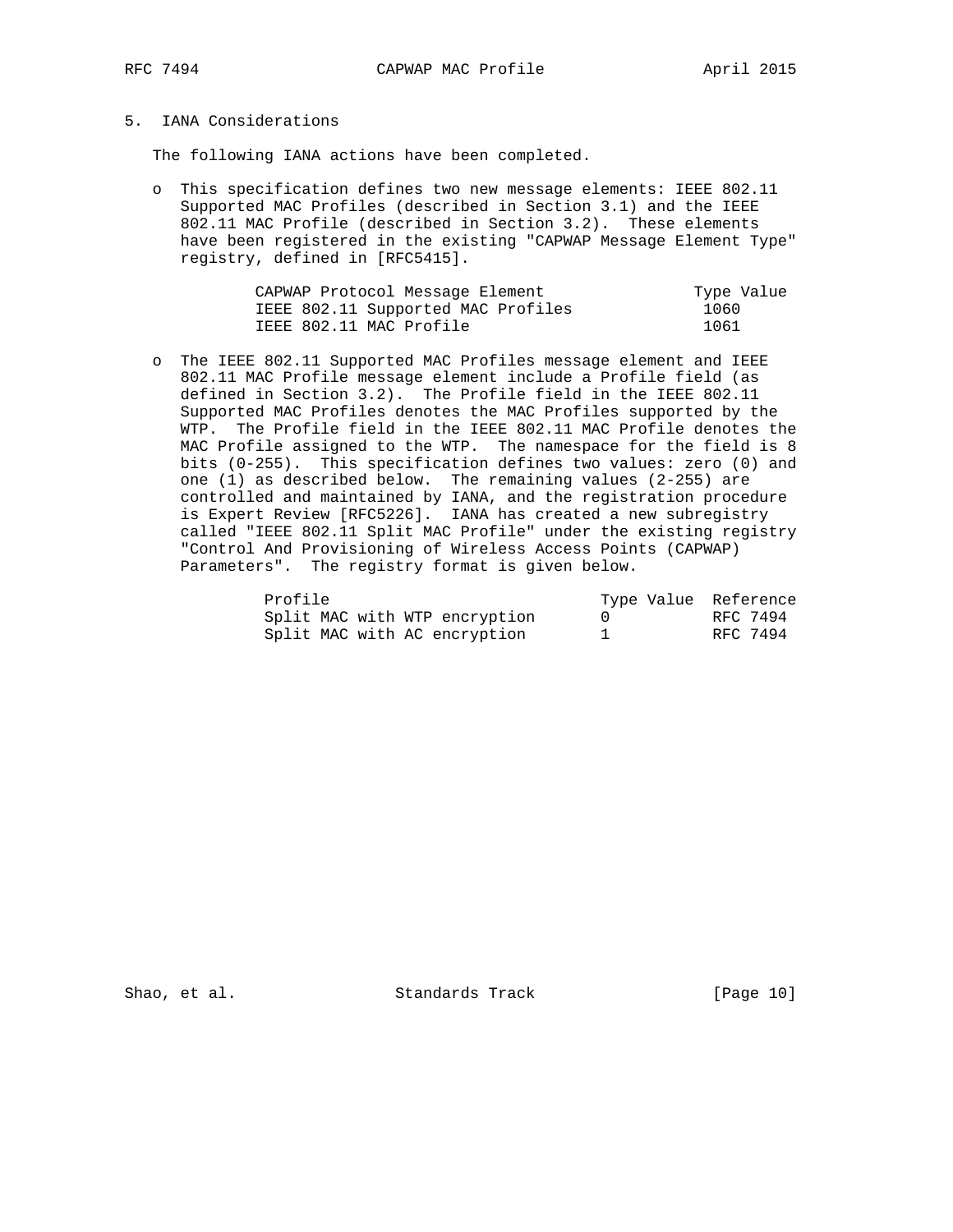# 6. References

6.1. Normative References

[IEEE.802.11]

- IEEE, "IEEE Standard for Information Technology Telecommunications and information exchange between systems - Local and metropolitan area networks - Specific requirements Part 11: Wireless LAN Medium Access Control (MAC) and Physical Layer (PHY) Specifications", IEEE Std 802.11-2012, March 2012, <http://standards.ieee.org/about/get/802/802.11.html>.
- [RFC5415] Calhoun, P., Ed., Montemurro, M., Ed., and D. Stanley, Ed., "Control And Provisioning of Wireless Access Points (CAPWAP) Protocol Specification", RFC 5415, March 2009, <http://www.rfc-editor.org/info/rfc5415>.
- [RFC5416] Calhoun, P., Ed., Montemurro, M., Ed., and D. Stanley, Ed., "Control and Provisioning of Wireless Access Points (CAPWAP) Protocol Binding for IEEE 802.11", RFC 5416, March 2009, <http://www.rfc-editor.org/info/rfc5416>.
- 6.2. Informative References
	- [RFC5226] Narten, T. and H. Alvestrand, "Guidelines for Writing an IANA Considerations Section in RFCs", BCP 26, RFC 5226, May 2008, <http://www.rfc-editor.org/info/rfc5226>.

Shao, et al. Standards Track [Page 11]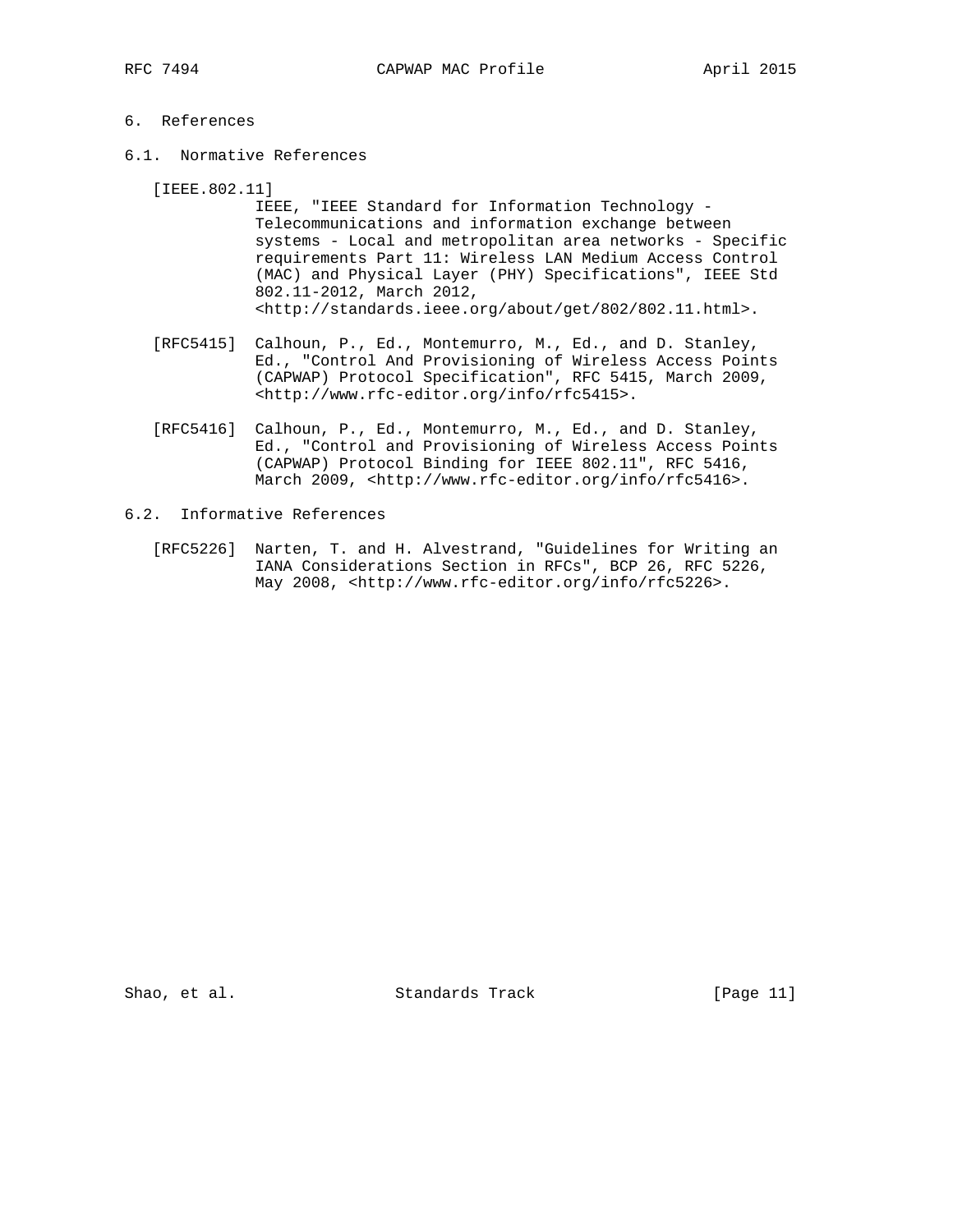Acknowledgments

 The authors are grateful for extremely valuable suggestions from Dorothy Stanley in developing this specification.

 Guidance from the management team -- Melinda Shore, Scott Bradner, Chris Liljenstolpe, Benoit Claise, Joel Jaeggli, and Dan Romascanu - is highly appreciated.

Contributors

Yifan Chen <chenyifan@chinamobile.com>

Naibao Zhou <zhounaibao@chinamobile.com>

Authors' Addresses

 Chunju Shao China Mobile No.32 Xuanwumen West Street Beijing 100053 China

EMail: shaochunju@chinamobile.com

 Hui Deng China Mobile No.32 Xuanwumen West Street Beijing 100053 China

EMail: denghui@chinamobile.com

 Rajesh S. Pazhyannur Cisco Systems 170 West Tasman Drive San Jose, CA 95134 United States

EMail: rpazhyan@cisco.com

Shao, et al. Standards Track [Page 12]